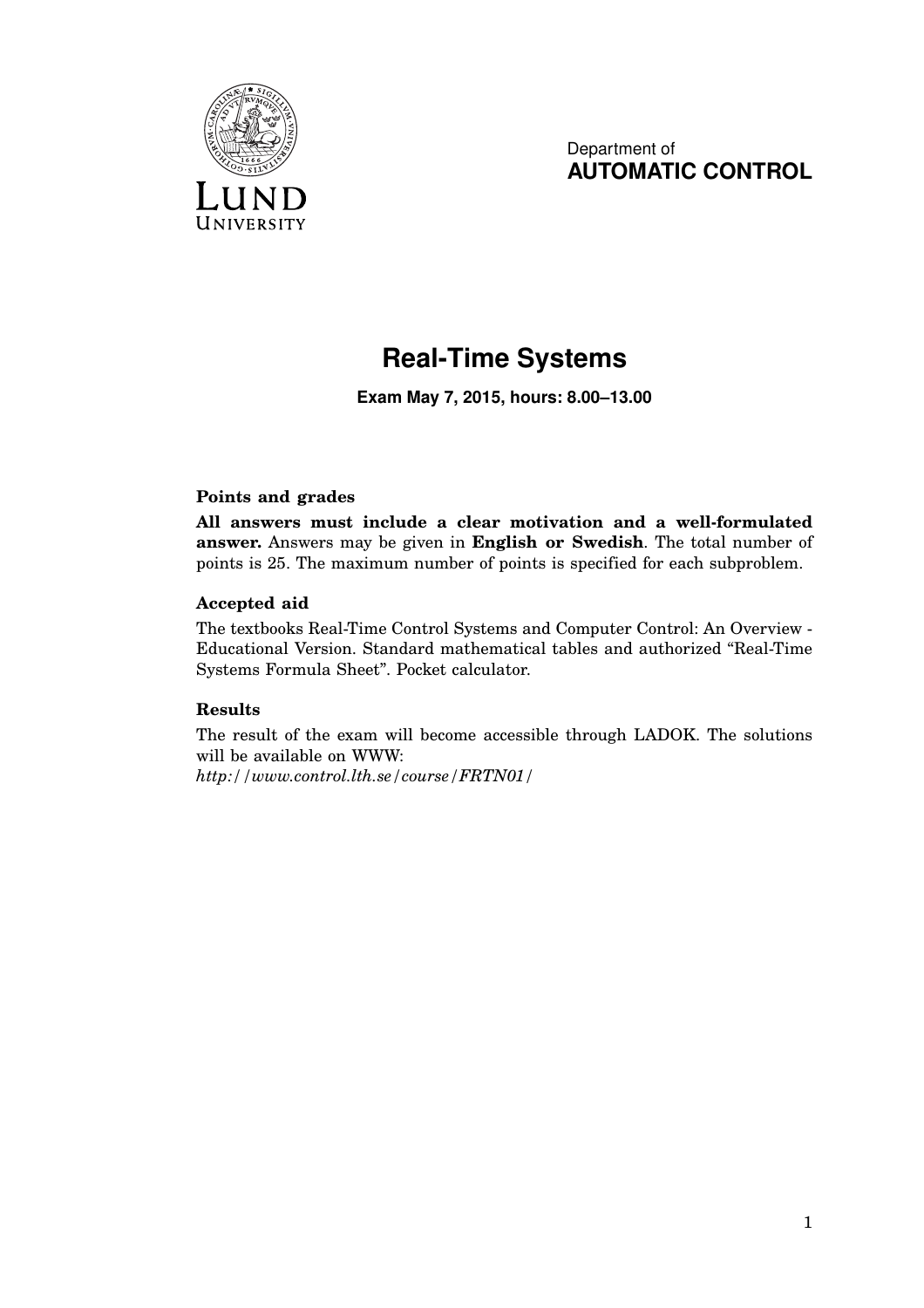**1.** Given the following discrete-time system:

$$
x(k+1) = \begin{pmatrix} 1/2 & -2 \\ 0 & 0 \end{pmatrix} x(k) + \begin{pmatrix} 0 \\ -1 \end{pmatrix} u(k)
$$

$$
y(k) = \begin{pmatrix} 1 & 0 \end{pmatrix} x(k)
$$

- **a.** Calculate the pulse-transfer function, determine the poles and zeros, and determine whether the system is stable or not.  $(1 p)$
- **b.** State a higher-order difference equation that relates the input and output signals.  $(1\text{ p})$
- **2.** The following system should be sampled with zero order hold with  $h = L/3$ :

$$
G(s) = \frac{Ke^{-sL}}{sT+1}
$$

- **a.** Find the transfer function  $H(z)$  of the sampled discrete-time system. (1 p)
- **b.** Find the state space representation  $(\Phi, \Gamma, C)$  of the sampled system. (1 p)
- **3.** Given the following task set:

| <b>Task Name</b> |    | D  | С              |
|------------------|----|----|----------------|
| $\mathbf{A}$     | 10 | 10 | $\overline{2}$ |
| B                | 6  | 6  | $\overline{2}$ |
|                  | 8  | 8  | $\overline{2}$ |

- **a.** Is the task set schedulable under Earliest Deadline First (EDF) scheduling? (1 p)
- **b.** Is the task set schedulable under fixed priority scheduling using Rate Monotonic priority assignment? (1 p)
- **c.** Assume now that the deadlines instead are  $D_A = 6$ ,  $D_B = 4$  and  $D_C = 7$ . Is the task set schedulable under fixed priority scheduling using Deadline Monotonic priority assignment? (2 p)
- **4.** Figures 1a and 1b contain step responses and pole-zero maps of six different discrete-time systems (with some missing entries). Which of the systems  $H_1(z),...,H_6(z)$  could be a Zero-order-Hold sampled representation of a continuous, first-order system? Do not forget to motivate your answer!

(2 p)

- **5.**
	- **a.** A new engineer working in process industry got as her first task to implement a computer-based control system for a heat exchanger plant. The sampling rate was 50 Hz. When she studied the sampled signals she saw a disturbance signal with frequency 20 Hz. Since she had taken the Real-Time Systems course at LTH she immediately realized that this could be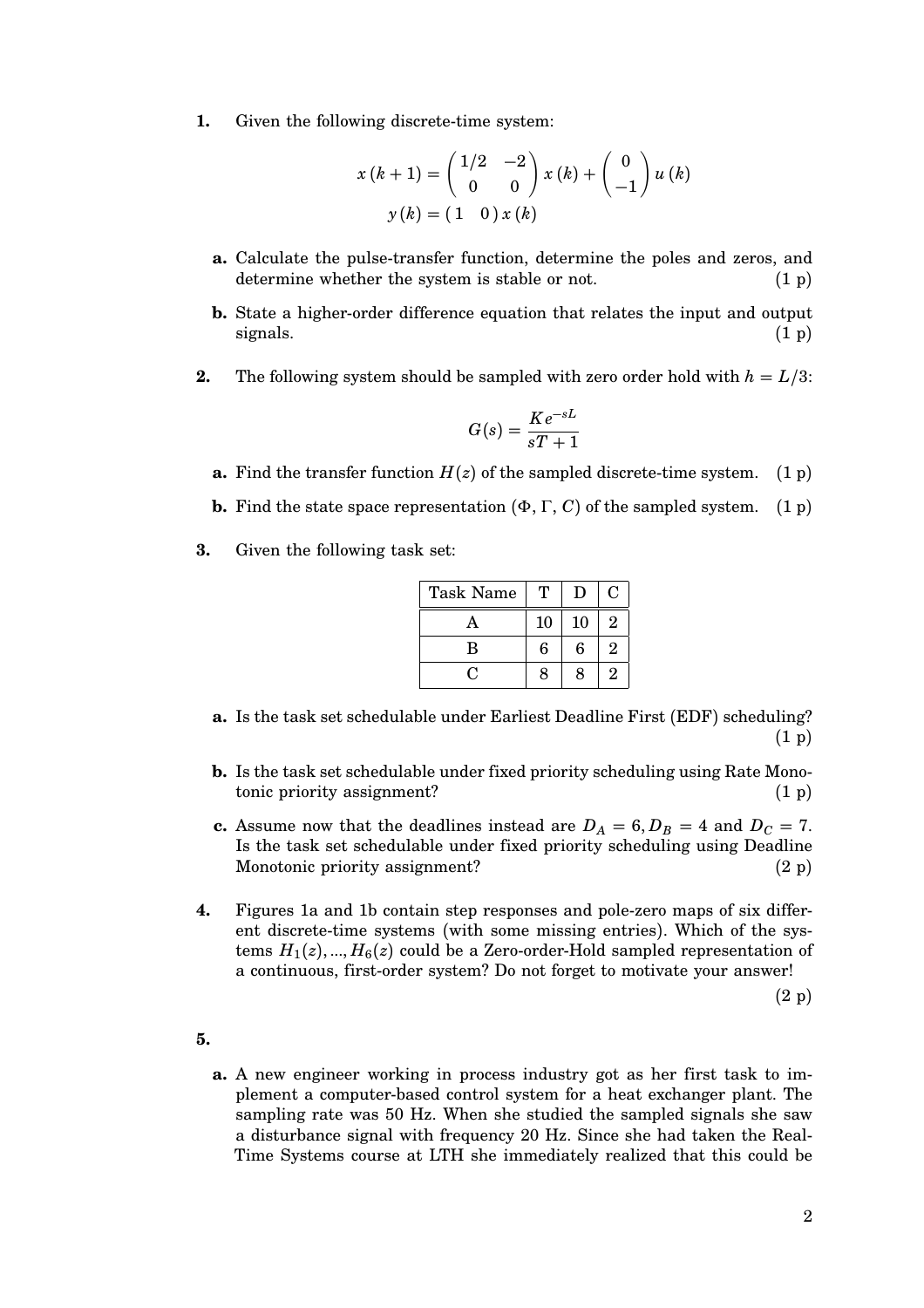



(b) Pole-Zero maps for problem 4

an aliasing effect. So she digged up an old analog oscilloscope and went out to search for the original disturbance signal. Which frequencies should she search for, i.e., which frequencies have 20 Hz as their fundamental aliasing frequency when sampled with 50 Hz? You may restrict the frequency range to  $25 \text{ Hz}$  - 500 Hz. (1 p)

b) The engineer does find a high-frequency signal that is aliased to 20 Hz and decides to implement a digital second-order deadbeat filter in order to remove the 20 Hz disturbance frequency, what is the problem with this  $approach?$  (1 p)

**6.** A linearized model of the single tank process is given by the transfer function

$$
G_p(s) = \frac{\rho \tau_1}{1 + s \tau_1} \tag{1}
$$

where  $\rho$  and  $\tau_1$  are process parameters which can be identified with two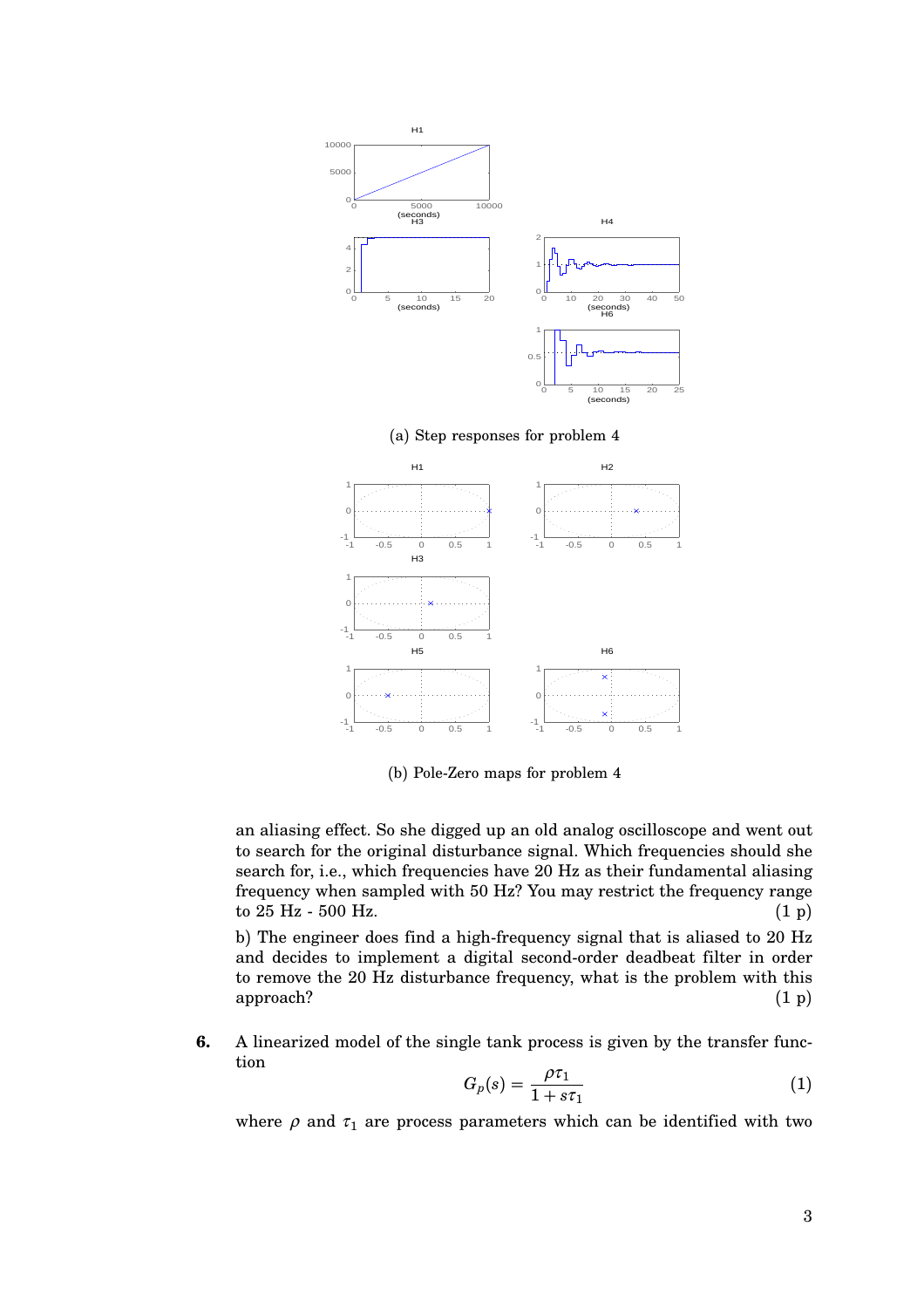simple experiments. A PI controller in continuous time is given by

$$
G_c(s) = K\left(1 + \frac{1}{sT_i}\right). \tag{2}
$$

In the second lab in the Basic Control Course the identification experiment and pole placement in continuous time was performed. Since we assume that you already know how to do this, we have done it already and found the controller parameters  $K = 4.3, T_i = 9.1$ .

- **a.** Approximate the controller given in (2) using a backward difference approximation (backward Euler). Assume that the sampling period  $h = 1$ . Answer with a *difference equation* relating the control signal *u* to the error signal *e*. (1 p)
- **b.** We now want to implement the controller from subproblem **a**) using fixed point arithmetic in a 16 bit embedded CPU. Use as many fractional bits as possible. The controller should be written in C using the following code skeleton. Make sure all multiplications are done in 32 bits and that the error signal, control signal and all controller states are stored as 16 bit integers.

```
int16 t coeff1 = \dots;int16_t \; coefficient2 = ...;int n = \ldots;int16_t do_control(int16_t e) {
  // Controller states
  static int16_t ...;
  // Control signal
  int16_t u = ...;// Update states
  ...
  return u;
}
```
(2 p)

**7.** Is the system

$$
x(k+1) = \begin{bmatrix} 0.9 & 0 \\ 0.1 & 1.2 \end{bmatrix} x(k) + \begin{bmatrix} 0 \\ 1.1 \end{bmatrix} u(k)
$$

$$
y(k) = \begin{bmatrix} 1.0 & 0.5 \end{bmatrix} x(k)
$$

unstable, stable or asymptotically stable? Is the system controllable? If it is not asymptotically stable, is it possible to make it asymptotically stable using state feedback,  $u(k) = -Lx(k)$ ? (2 p)

**8.** The following code is supposed to be a buffer in a producer/consumer system.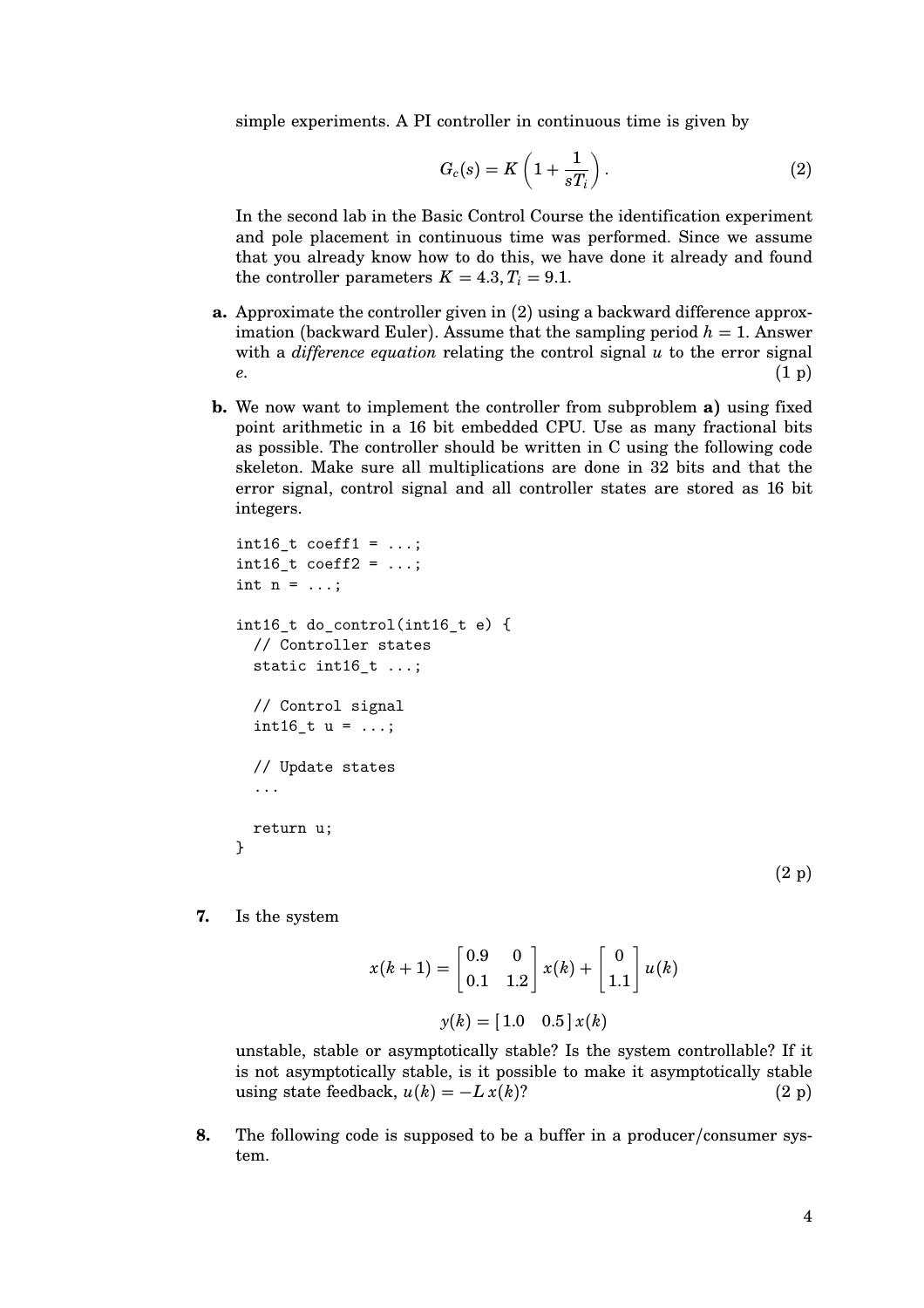```
public class BufferError {
    // This class is broken
    private double data;
    private boolean hasData = false;
    public void put(double d) throws InterruptedException {
        synchronized (this) {
            while (hasData) {
                wait();
            }
        }
        hasData = true;
        data = d;notify();
    }
    public double get() throws InterruptedException {
        synchronized (this) {
            if (!hasData) {
                wait();
            }
            hasData = false;
            notifyAll();
            return data;
        }
    }
}
```
One requirement is that it has to support several producer threads (calling put) and several consumer threads (calling get).

The code contains at least one concurrency error. Explain the error(s) and how it/they should be remedied.  $(2 p)$ 

**9.**

**a.** Show that for zero-order hold sampling the following equality does not hold

$$
H_{G_1G_2}(z)=H_{G_1}(z)H_{G_2}(z)\\
$$

where  $H_{G(s)}(z)$  is the pulse transfer function of  $G(s)$ . (1 p)

- **b.** Give an intuitive explanation why the above is does not hold.  $(1 p)$
- **c.** However, for zero-order hold sampling the following equation does hold  $H_{G_1+G_2}(z)=H_{G_1}(z)+H_{G_2}(z),$  i.e., when the two subsystems are connected in parallel then we can simply sum the individual pulse transfer functions. Use this to calculate the zero-order hold pulse transfer function for the following continuous-time state-space system (Hint: Study the structure of the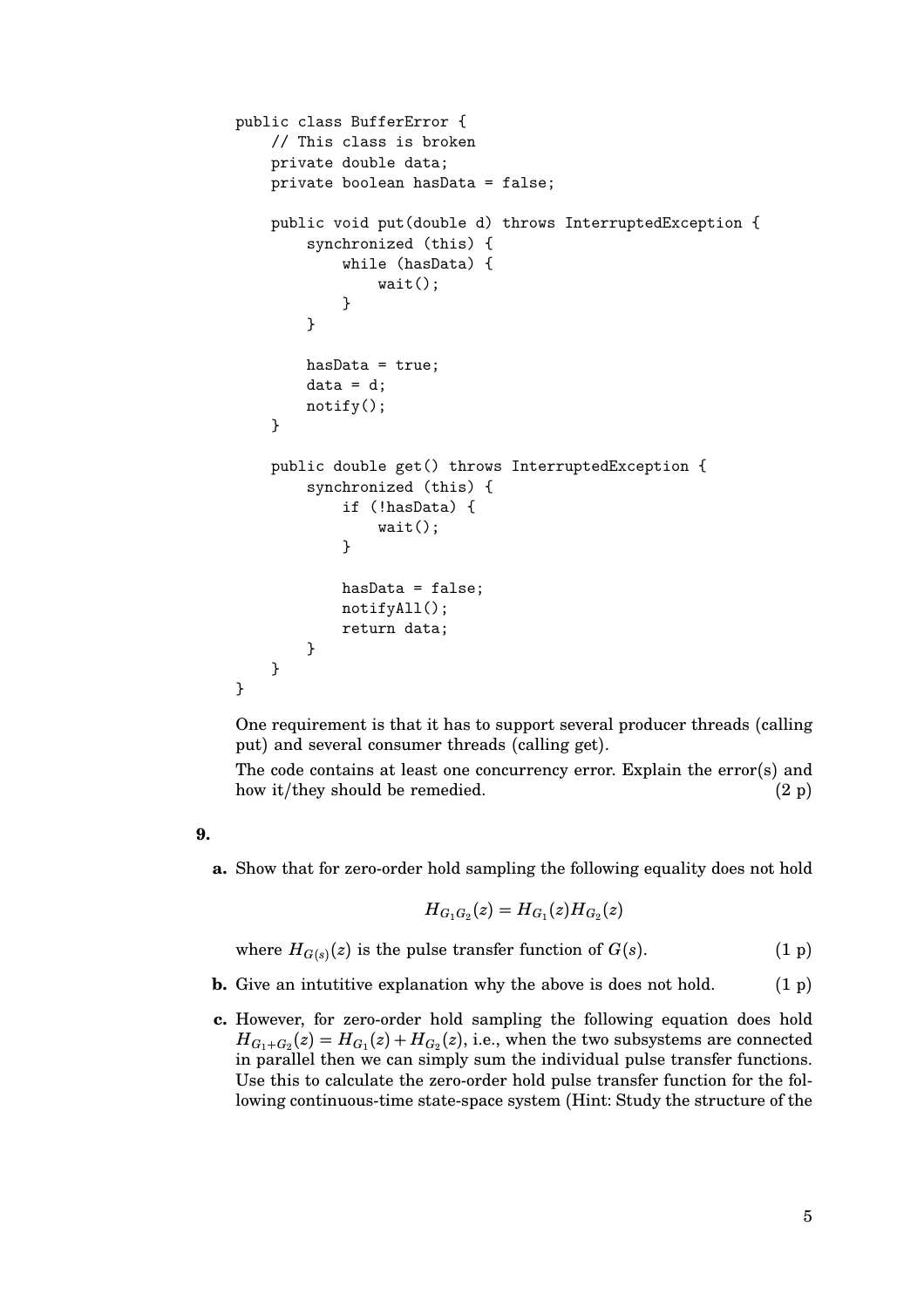matrices).

$$
\frac{dx}{dt} = \begin{pmatrix} 0 & 1 & 0 \\ 0 & 0 & 0 \\ 0 & 0 & 1 \end{pmatrix} x + \begin{pmatrix} 0 \\ 1 \\ 1 \end{pmatrix} u
$$

$$
y = \begin{pmatrix} 1 & 0 & 1 \end{pmatrix} x
$$
(2 p)

**10.** When doing the Buttons exercise in Computer exercise 2 some students presented the following solution to the Regul thread (minor details omitted). The program compiled OK but when they they started the application the controller did not appear to be executing.

```
public class Regul extends Thread {
  public void Run() {
    final long h = 100; // period (ms)
    try {
      while (!Thread.interrupted()) {
        // Get inputs
        double y = yIn.get();
        double r = refMon.getRef();
        double K = paramMon.getK();
        // Compute control signal
        double u = 0.0;
        if (isOn()) {
          u = K * (r - y); // P controller
        }
        // Set outputs
        uOut.set(u);
        rOut.set(r);
        Thread.sleep(h);
        }
      } catch (InterruptedException e) {
      // Requested to stop
      }
      System.out.println("Regul stopped.");
    }
}
```
- **a.** Explain what the problem was and why nothing happened. The error could be related to concurrency and/or to other issues with the code.  $(1 p)$
- **b.** After a while the student modified the code as follows, which helped them to find the error. Explain what happened in this case?  $(1 p)$